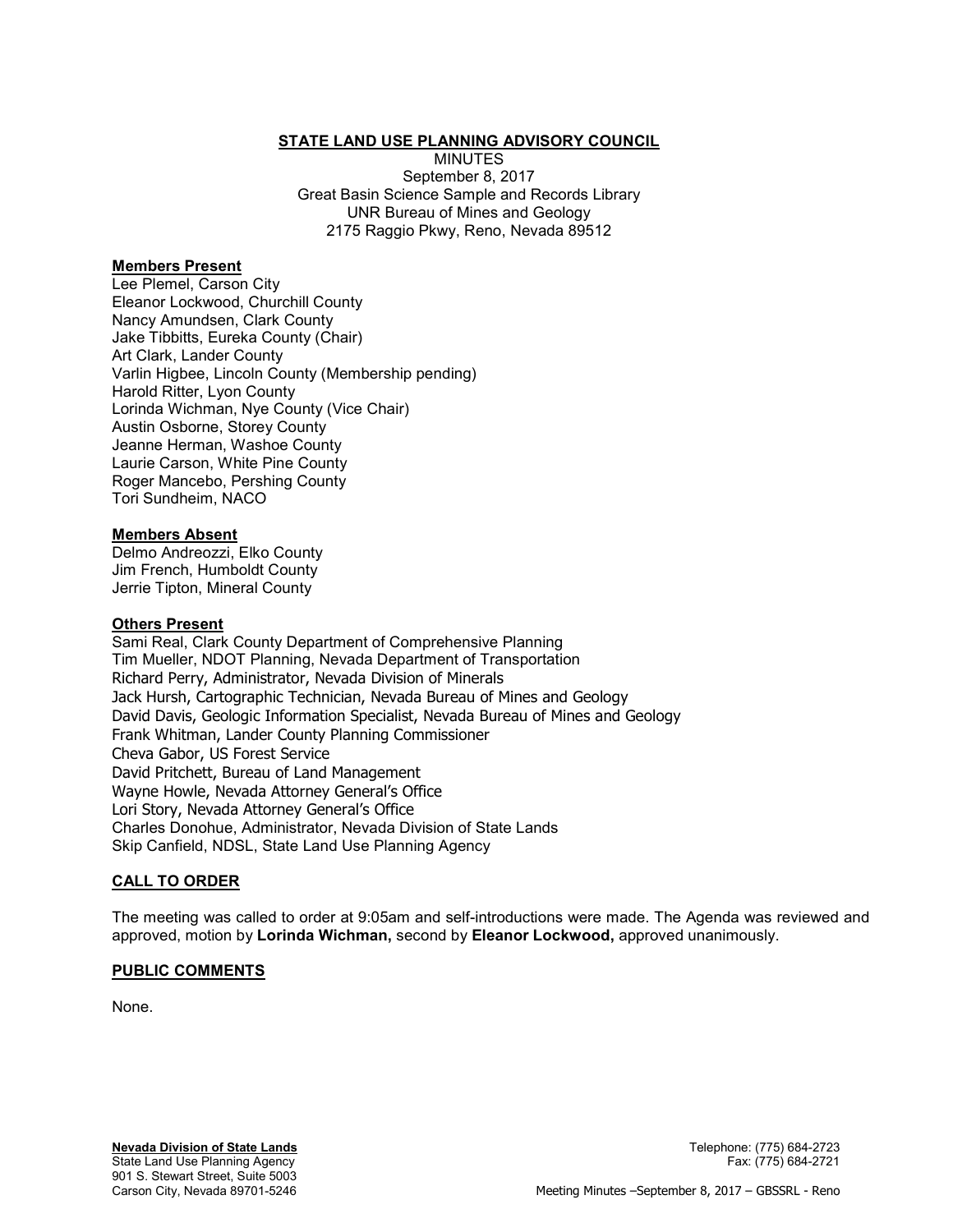# AGENDA/APPROVAL OF MINUTES

The Draft Minutes of the February 10, 2017 meeting in Carson City were approved as presented, motion by Laurie Carson and a second by Lorinda Wichman. The Draft Minutes of the August 14, 2017 meeting in Carson City were approved as presented, motion by Varlin Higbee and a second by Eleanor Lockwood.

# ELECTION OF FOURTH MEMBER TO THE SLUPAC EXECUTIVE COUNCIL

The Executive Council (NRS 321.755) consists of four SLUPAC members and the Administrator of Nevada Division of State Lands and is charged with, upon request, resolving inconsistencies in land use plans between two or more adjacent or overlapping local governmental entities which cannot be resolved between them. Current members are Nancy Amundsen (Clark – 5/23/2018), Jim French (Humboldt – 5/23/2018) and Austin Osborne (Storey – 5/23/2018). There was one vacancy for a two-year term. A brief discussion ensued detailing need to ensure a "broad spectrum" of members across the State. Recognizing this fact, a motion by Varlin Higbee, seconded by Roger Mancebo, proposed Laurie Carson as the fourth member of the Executive Council, with her term expiring on 9/8/2019. Motion passed unanimously.

## UPDATE ON ISSUES RELEVANT TO THE NEVADA DIVISION OF MINERALS

Richard Perry, Administrator, Nevada Division of Minerals, gave a presentation on the state of affairs of minerals in Nevada. A lively discussion ensued regarding the status of mining in Nevada, some interesting takeaways include:

- Pershing County is Nevada's biggest silver producer.
- **There is no copper smelter in Nevada, one is needed.**
- **Mining of Barite is a function of the price of oil.**
- Gypsum mining in Clark County follows the construction cycle.
- The historic gypsum mine in Empire is planning to reopen and focus on agricultural aggregate, shipping most out of state.
- **Gabbs has been mining Magnesium since 1941.**
- Diatomaceous earth is used as a filtering product.
- **Silica is mined in Overton and is used in making glass.**
- Nevada is a dual permitting state for oil and gas federal (common), state (due to water law).
- Wabuska had the first geothermal well in the state.
- Most energy produced from geothermal in Nevada goes to California.
- Nevada per capita, is the largest geothermal producer.
- In 2016, Churchill County had the most geothermal production in the state.
- Nye County has the most oil production in the state but production has continued to decline.

## Rich Perry's presentation:

## Nevada Division of Minerals (NDOM)

- State Agency and part of the Commission on Mineral Resources (7 members appointed by Governor)
- Administrator reports through Commission and Governor's office
- Mission Statement: To encourage and assist in the responsible exploration for and the production of minerals, oil, gas, and geothermal energy which are economically beneficial to the State.
- Offices in Carson City (8 employees) and Las Vegas (3 employees)
- No general fund monies, all revenue from mining claim fees, geothermal and oil permit and production fees, surface disturbance fee, reclamation bond pool administrative fee, BLM and USFS assistance agreements for AML securing activities.

Nevada Gold 2016: 5.47 million ounces, 2.4% increase over 2015, 33 operations, 22 producers, price up to \$1400/ounce in 1997, hovering around \$1000/ounce today.

Nevada Silver 2016: 8.89 million ounces, 6% decrease over 2015, 23 operators, 16 producers, price up to \$33/ounce in 1997, today \$12/ounce.

State Land Use Planning Agency Fax: (775) 684-2721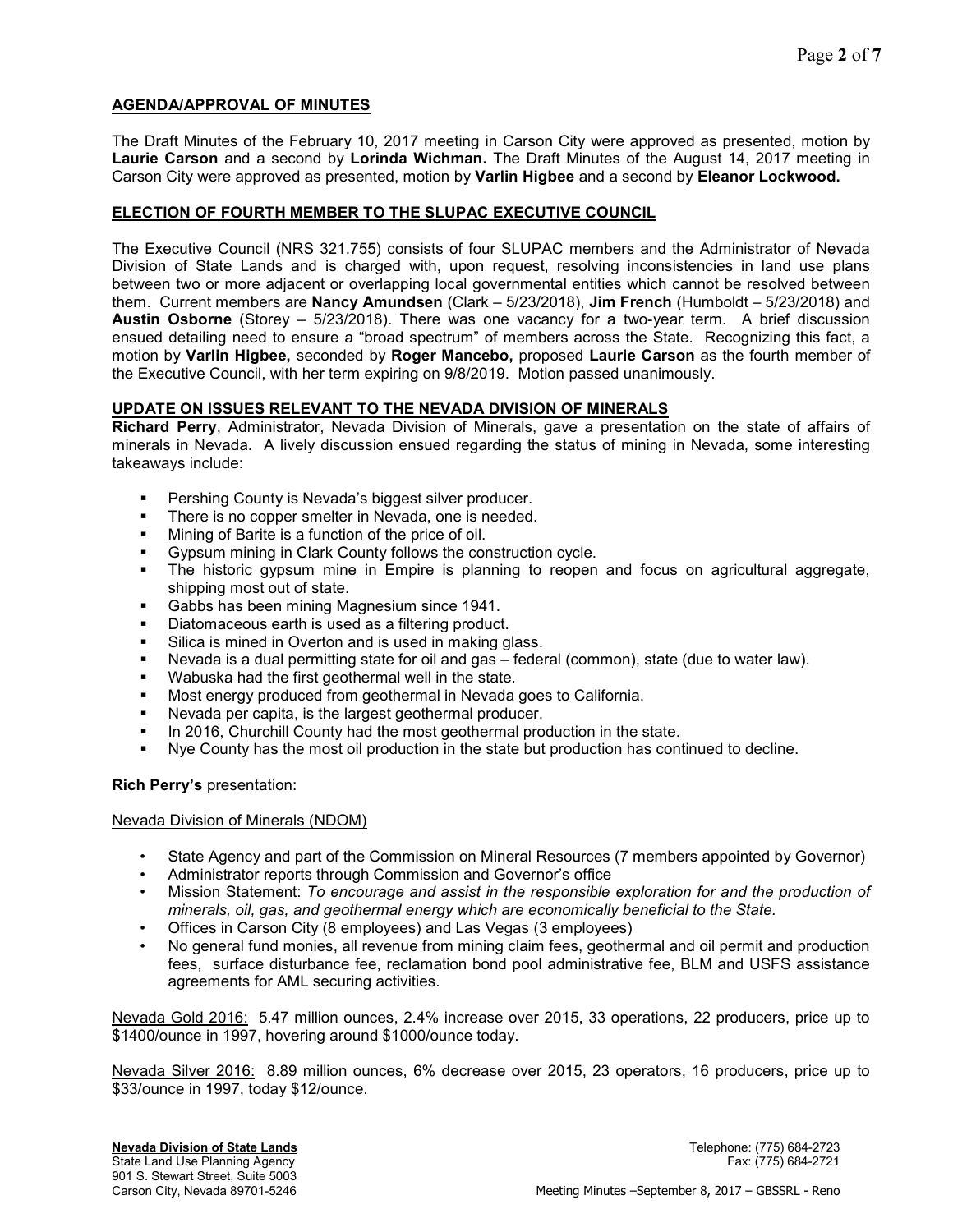Nevada Copper 2016: 1.77 million pounds, 10% decrease over 2015, 2 producers.

Nevada Barite 2016: 230,144 tons shipped, 55% less than 2015, 3 producers.

Nevada Gypsum 2016: 3.2 million tons, 6% less than 2015, 5 producers.

Other Industrial Minerals Produced, 2016:

- 9,334,629 lbs of lithium compounds
- 110,000 tons of magnesium compounds
- 240,654 tons of diatomaceous earth
- 1,000,000 tons of silica products
- 19,110 tons of salt

Active claims in Nevada 2016: 180,000, peaked at 360,000 in 1989, low point was 105,000 in 2002.

Nevada Geothermal Power Production 2016: 3.4 million megawatt hours, 7.4% increase over 2015, began producing in 1985. Areas of active exploration are focused in northwestern Nevada.

Nevada Oil Production 2016: 278,599 barrels, 5 producers, 63 wells. Oil production began in 1954, peaked in 1990 (4 million barrels), almost all in Railroad Valley. Some in Pine Valley.

Nevada Hydraulic Fracturing (HF):

- Regulations developed by NDOM and NDEP in 2014.
- Nevada's HF regulations are one of the most stringent in the U.S.
- Wells drilled on Federal lands must adhere to NV regulations. Dual-permitting state.
- 5 wells had HF treatments in 2014.
	- 1 is a producing well in Eureka County.
	- 2 produced oil but are capped due to economics.
	- 4 of wells drilled by Noble in 2014 being produced in 2017.
- No HF treatments in 2015-2016.
- Higher oil price is necessary to see exploration of tight shale targets.
- Tight shale targets exist in Elko, Eureka, Nye and White Pine Counties.

Nevada Lithium Exploration: 13,381 claims staked in playas, 18 different hydrographic basins, 25 exploration entities, one producer, centered in Clayton Valley.

- Is a locatable mineral on Federal land under the general Mining law?
- Placer claims are used to locate potential lithium brine deposits.
- Lode claims are used to locate potential lithium clay deposits.
- Uses in energy storage are expanding
	- $-$  3<sup>rd</sup> element on periodic table "the lightest metal".
	- 12 % world-wide increase in production in 2016 to 37,800 tons.
	- Batteries 39%, ceramics and glass 30%, casting and polymers 5%, air treatment 3%, other including pharma 10% (USGS Commodity Summaries, 2016).
	- 4 major suppliers world-wide that produce lithium carbonate and hydroxide compounds to users under contracts. Chile, Argentina, US, Australia production.
	- A critical high-tech mineral.
	- U. S. is a net importer, Tesla (Panasonic) factory will require increased imports.
- Nevada has the only operating lithium mine in the U.S. located in Clayton Valley, Esmeralda County.
	- Operated since 1967, employs 85 people.
	- Produces lithium carbonate.
	- Uses surface evaporation ponds to concentrate lithium pumped from brine aquifers in valley.

Nevada Division of State Lands<br>
State Land Use Planning Agency<br>
Tax: (775) 684-2721<br>
Fax: (775) 684-2721 State Land Use Planning Agency 901 S. Stewart Street, Suite 5003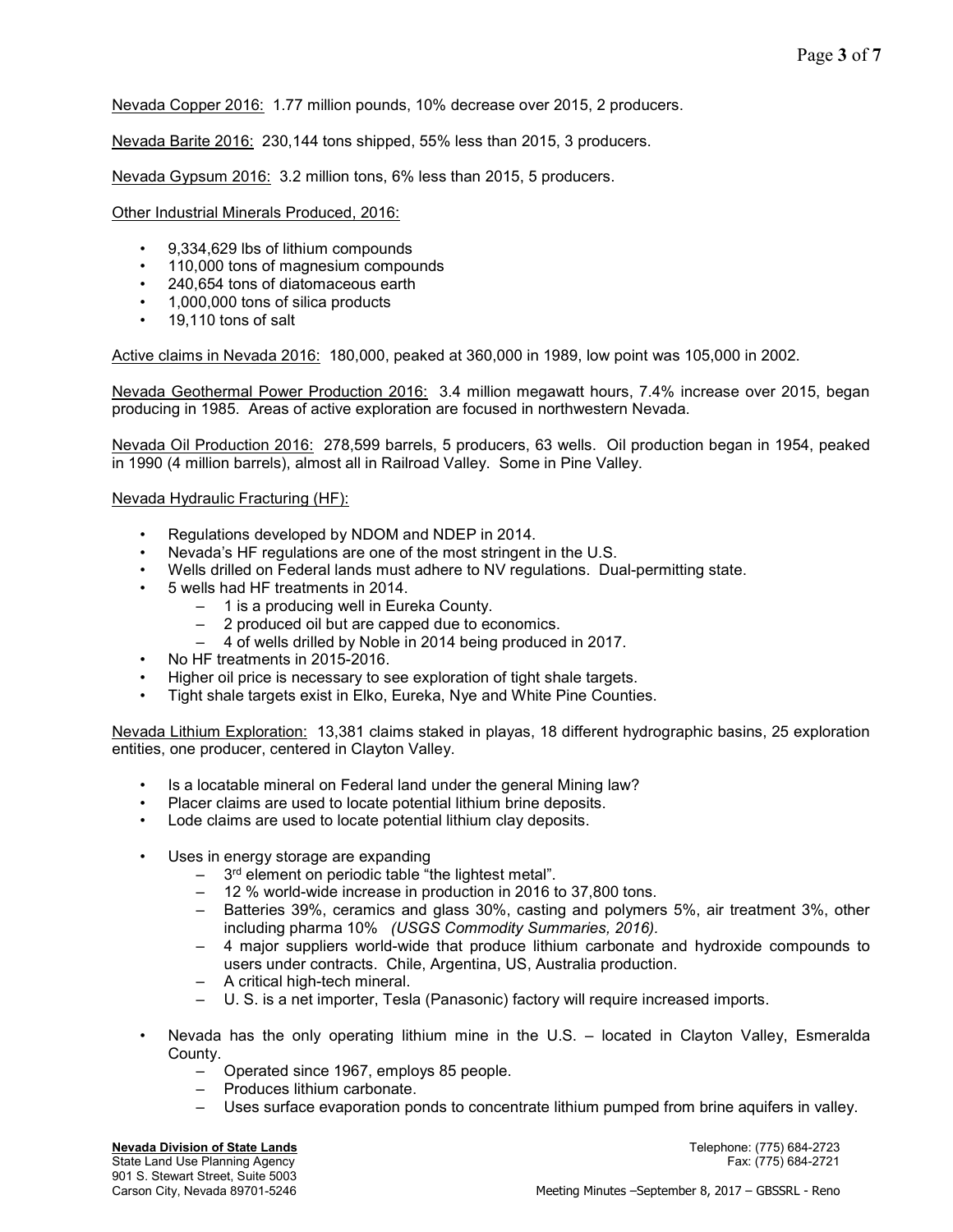- Geologic Model for a lithium brine deposit:
	- Salar deposits a salt flat that may represent the basin of a salt lake.
	- Accumulations of saline groundwater that are enriched in dissolved lithium.
	- Exploration by drilling and sampling of brine aquifers.

Nevada Mineral and Energy Production Values (total) 2016: \$8 billion. Peaked in 2012 at 10.75 billion.

### Development of Regulations for Dissolved Mineral Resources:

- A.B. 52 from 2017 legislative session directed NDOM, NDEP and NDWR to jointly develop regulations for dissolved mineral resource exploration:
	- Allows for sampling of brines from boreholes
	- Requires a permit to drill a dissolved mineral resource exploration well; one-time 5 acre-foot test is allowed per project
	- Requires a licensed water well driller for boreholes and wells to ensure protection of fresh water and geothermal resources
	- Restrictions on drilling in active geothermal areas being developed in regulations
	- Regulation development in progress, legislation becomes active 1-1-2018

### Abandoned Mine Lands Public Safety Program:

- Created the Abandoned Mine Lands Program in 1987
- Regulated by NRS 513 and NAC 513
- Funded by claim fees
- Three program activities mandated:
	- Statewide Inventory of Sites
	- Securing of Hazardous Mines
	- Public Awareness Campaign

Each year hazard areas are prioritized for field work based on a rating system for degree of danger and accessibility. Over 20,000 hazards have been inventoried, and 16,842 have been secured. Hard closure projects include backfills, bat compatible closures, polyurethane foam plugs.

Positive results: Securing and public education efforts have resulted in no reportable accidents or injuries at any mitigated site. However, increasing vandalism of fencing and gates requires re-visits for maintenance.

## UPDATE ON THE ONE NEVADA TRANSPORTATION PLAN

Tim Mueller, NDOT Planning, Nevada Department of Transportation presented a status on the One Nevada Transportation Plan.

Vision Statement:

"The vision of the One Nevada Transportation Plan is a safe and connected multi-modal transportation system that links Nevadans and supports the state's economic vitality. The plan balances the need to preserve existing investments with strategic increases in mobility while embracing Nevada's natural resources, attractions and emerging technologies. The ongoing plan process will be collaborative, unified, adaptive and transparent."

Issues being focused on: Urbanization, diversifying economy, tourism and attractions, aging infrastructure, transportation behavior, new technologies.

Multiple existing plans to be reviewed and incorporated including:

- **State Highway Preservation Report**
- **Transportation Asset Management Plan**
- State Freight, Rail and Bicycle Plans
- **MPO Regional Transportation Plans**

#### **Nevada Division of State Lands Newada Division of State Lands Telephone:** (775) 684-2723

State Land Use Planning Agency Fax: (775) 684-2721 901 S. Stewart Street, Suite 5003<br>Carson City, Nevada 89701-5246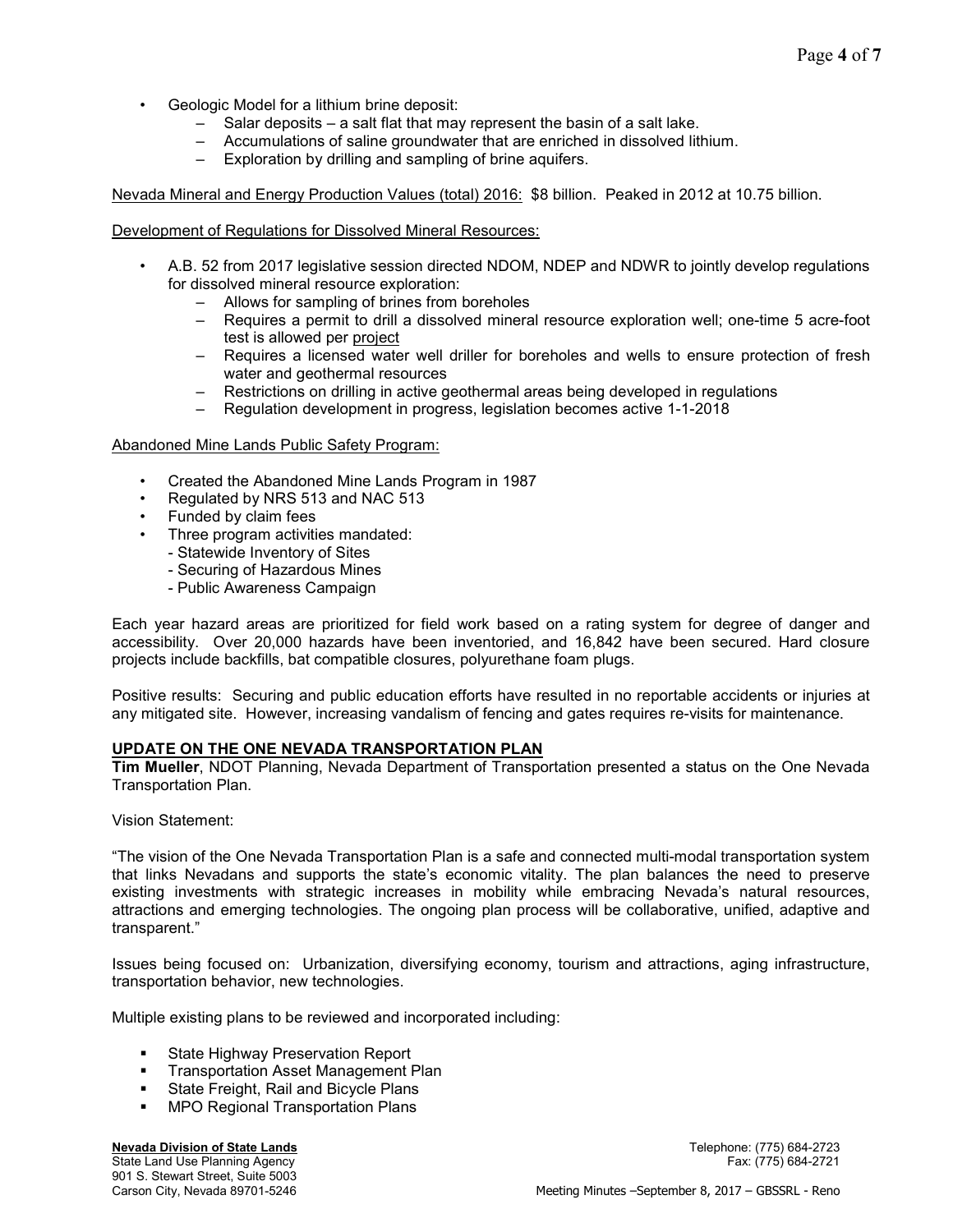- **Transportation Business Investment Plan**
- Connecting Nevada Plan
- **Unified Transportation Investment Plan**

Socioeconomic and Market Overview:

- **Commercial real estate dynamics**
- **Economic development potential**
- **•** Population and employment forecasts
- **•** Potential military expansions
- **Existing conditions**

Outreach activities will occur Statewide Fall 2017.

Lorinda Wichman expressed the need for partnering in public safety/emergency services, a very critical lacking resource in Nye County. Currently there is no EMT available. White Pine, Esmeralda and Lincoln are in the same position and need assistance from the State and the Department of Defense. Austin Osborne commented that the boundary of the "metro area" in northwestern Nevada needs to expand to include the Tahoe Reno Industrial Center (TRI), Fernley and USA Parkway. Eleanor Lockwood concurred with Austin Osborne and stated that TRI-associated development is impacting the whole area, including Churchill County. NDOT needs to look at the cumulative effect in their planning.

### FOLLOW UP TO THE SPECIAL SLUPAC CALL-IN MEETING OF AUGUST 14, 2017 REGARDING BLM'S DIRECTION TO STREAMLINE THE NEPA AND RESOURCE MANAGEMENT PLAN PROCESSES

This was a follow up to a special meeting in Augur where a discussion was had regarding the March 27, 2017 action whereby President Trump signed H.J. Resolution 44, immediately nullified BLM's proposed rule "Planning 2.0". Subsequently, the Secretary of Interior issued a directive to BLM to "begin a focused effort to identify and implement results-oriented improvements to its land use planning and NEPA processes". The directive requires a BLM report to the Secretary by September 27, 2017. (This deadline lapsed with no status on the report to the Secretary as of mid-November 2017.)

The discussion resulted in a comment letter from SLUPAC that was included in the official State of Nevada comments being submitted to the BLM's Washington D.C. office in coordination with the Nevada Association of Counties, who were also submitting feedback.

Any report to the Secretary will be provided to the SLUPAC members once available.

## RS2477 ROADS WORK SESSION

Jake Tibbitts stated that, in lieu of pending and ongoing legislation working its way through Congress, the sub group created at the SLUPAC meeting in Eureka on November 4, 2016 consisting of himself, Lorinda Wichman and Eleanor Lockwood will continue moving forward with the first two bullets of the assignment:

- Start with Utah and Nye County process and identify Nevada specifics.
- Review and adjust processes that are working for Nevada.

A discussion also ensued regarding issues of BLM Title 5 R-O-W processes, specifically in how to access mines and do regular maintenance on roads, and most importantly, how the sage grouse land use plan amendment affects these roads, access, and maintenance. The mitigation measures being placed on counties will be onerous.

Wayne Howle stated that he will continue to work on a draft legal protocol and will review the relevant parts of the established Nye County protocols for inclusion as well as all of the work done by Kathy Davis in Utah on their process and the concept of "bell weather roads".

A long discussion ensued on the importance of documenting use on the roads, maintenance records, newspaper records, late 1800 original plat maps, freight wagon advertisements, etc.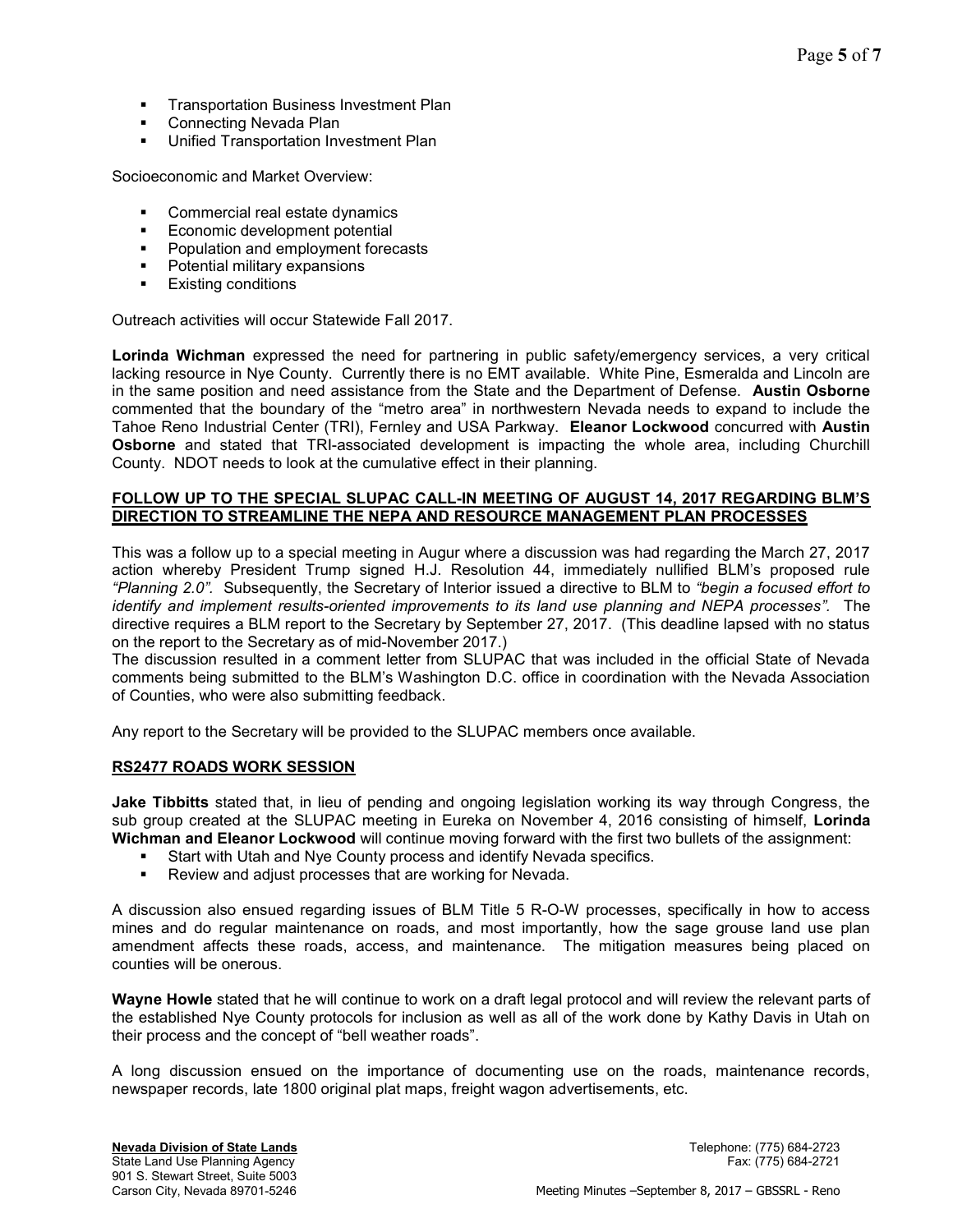# COUNTY PLANNING ISSUES

Charlie Donohue announced the creation of the Walker River State Recreation Area, consisting of 12,155 acres on the east fork of the Walker River.

Harold Ritter, Lyon County:

Residential proposals increasing, a lot in Dayton but there are access concerns with only one bridge over the river.

Roger Mancebo, Pershing County:

The Humboldt Sink is full of water.

Jeanne Herman, Washoe County:

The land bill is moving forward but there are concerns about the impacts of wilderness designations on access to ranching areas.

Varlin Higbee, Lincoln County:

First home at Coyote Springs expected early 2018. County now owns the dump.

Jake Tibbitts, Eureka County:

Discussed historic lead smelting remediation and the need for future development regulations. Concern for future Super Fund designation. The large lithium battery market is creating demand for new extraction sites, one potentially located at the Nye/White Pine/Eureka boundary. A plan of operation has been submitted to BLM.

#### Laurie Carson, White Pine County:

County supports HR 2374, Eastern Nevada Economic Development Act (with Lincoln County) includes wilderness boundary adjustments to improve access and changes the SNPLMA formula to allow for industrial park funding.

Gridflex water power LLC. Feasibility study for closed loop pumping.

Cummins Lake has invasive Pike reintroduced after expensive eradication project.

## Austin Osborne, Storey County:

Brief overview of the Virginia City sewer system reconstruction using a government guaranteed loan from the USDA; USGS ongoing county-sponsored groundwater study in the Virginia City Highlands area; county working with Carson Water Subconservancy District and Lyon County on regional flood study in the Mark Twain area; USA Parkway (SR 439) just opened from I80 to Highway 50, and some reduction in truck traffic reported on I80; county looking at prospective residential PUD at Painted Rock and will consider applications upon approval of zoning and subdivision ordinance update; summary of new companies at the Tahoe-Reno Industrial Center.

## Eleanor Lockwood, Churchill County:

Lahontan Reservoir is completely full, releases are needed downstream after emergency clean out of some areas of the river channel are made.

Lorinda Wichman, Nye County: